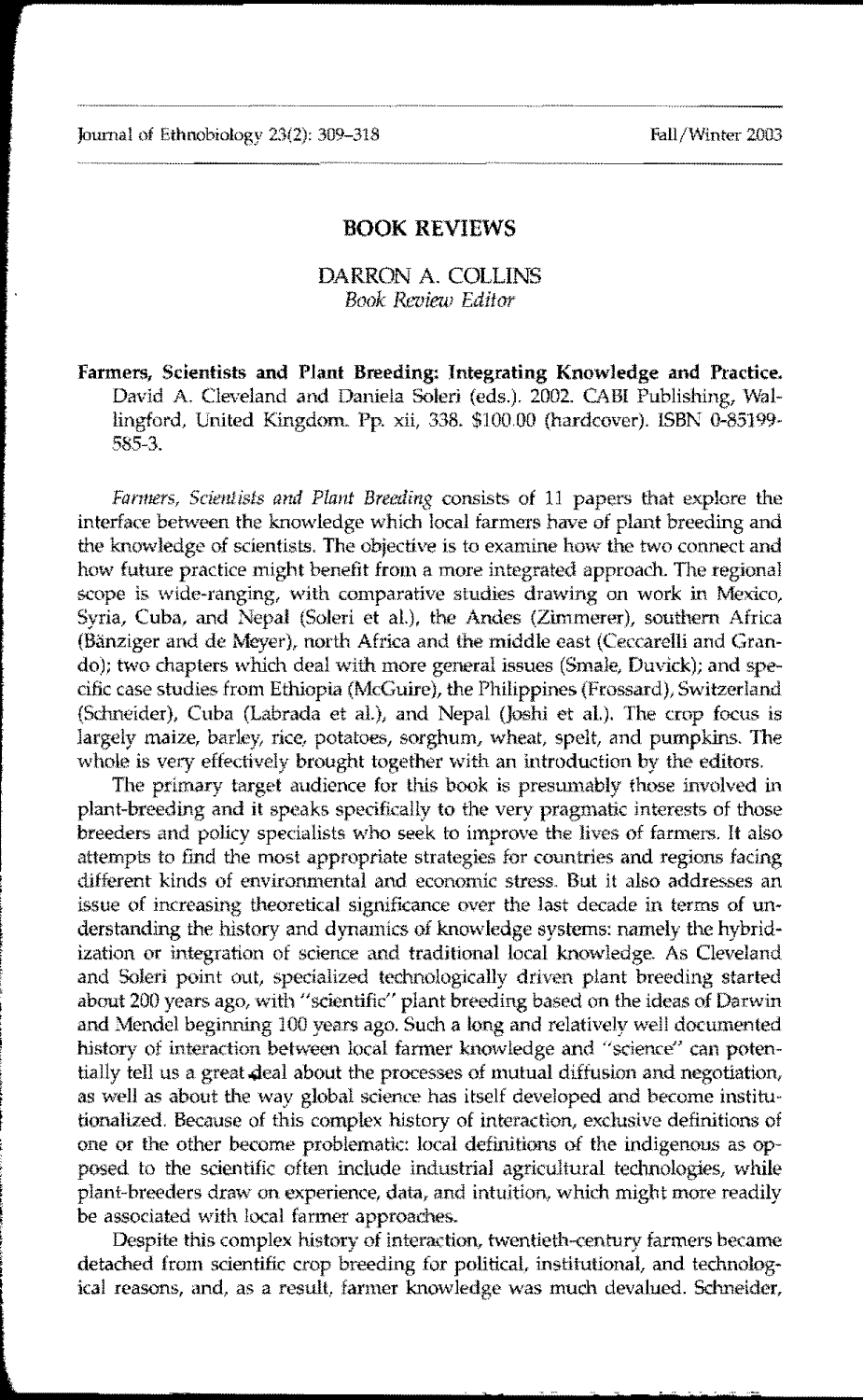## :310 BOOK REVIEWS Vol. 23, No.2

for example, chronicles how Switzerland phased out farmer participation in plant breeding during the 19305. No doubt much the same was happening at the same time in other parts of the developed world. It is probably not entirely coincidental that we should also find an historical convergence between this and what was happening in the pharmaceutical industry where medicines derived from traditional plant resources were replaced with chemically synthesized drugs. Both developments had the effect of severing the links between traditional knowledge and science, and underwriting the self-evident superiority of the latter. The authors seek here to reunite farmer and scientific plant breeding.

The volume first aims to identify the characteristics of the plant breeding knowledge of scientists and farmers, and secondly to examine what any similarities and differences might suggest for further collaboration leading to increased environmental, social, and economic sustainability. The case studies have much to say about a central contradiction; that, while breeders seek to develop a small number of genetically uniform varieties adapted to a geographically wide optimal growing environment with high yield and yield stability, many fanners are often more interested in crops which are adapted to narrower, more marginal, high stress growing environments, which inevitably means dependence on a larger number of varieties  $(p, 5)$ . Neither strategy is scientifically any more meritorious than the other. Which strategy is adopted will depend on the priorities of farmers, the socio-environmental constraints under which they operate, and the wider political context. But there can be no doubt that the success of modern agriculture has for some time been threatening the genetic base on which both modern and traditional depend. The challenge is to reverse this trend, to achieve production benefits for farmers working under resource constraining conditions, and to effectively involve them in research decision-making at each stage.

In their introduction, the editors cover the concept of plant breeding systems. Of course, this must comprise both crop genotypes and growing environments. It must include the creation of genetic diversity through germplasm selection, hybridization and recombination, selection of individual plants and combinations in a range of target environments, evaluation based on best populations in range of test environments, and choice of varieties for release in target environments (p. 6). But none of this makes sense in the real world unless, as the editors suggest, in addition to the biophysical component and the practice of choice, we also consider the social and institutional components, the knowledge of both farmers and plant breeders and the epistemologies on which these are based. In other words, we must extend the idea of a plant breeding system to include those social structures in which the breeding is undertaken and the knowledge which different participants bring to the situation.

There is one puzzling feature about this book, though the observation should perhaps rate no more than a footnote, and that is the absence of any reference to genetically modified (GM) technology, especially given current political discourse. It may be that the editors take the understandable view that the conventional plant-breeding model excludes GM, since this involves invasive lab techniques and the importing of genetic material from elsewhere by means other than sexual reproduction. Altematively, their coyness may arise from the recognition that to mention it would have opened-up a proverbial "can of worms" and raised a set